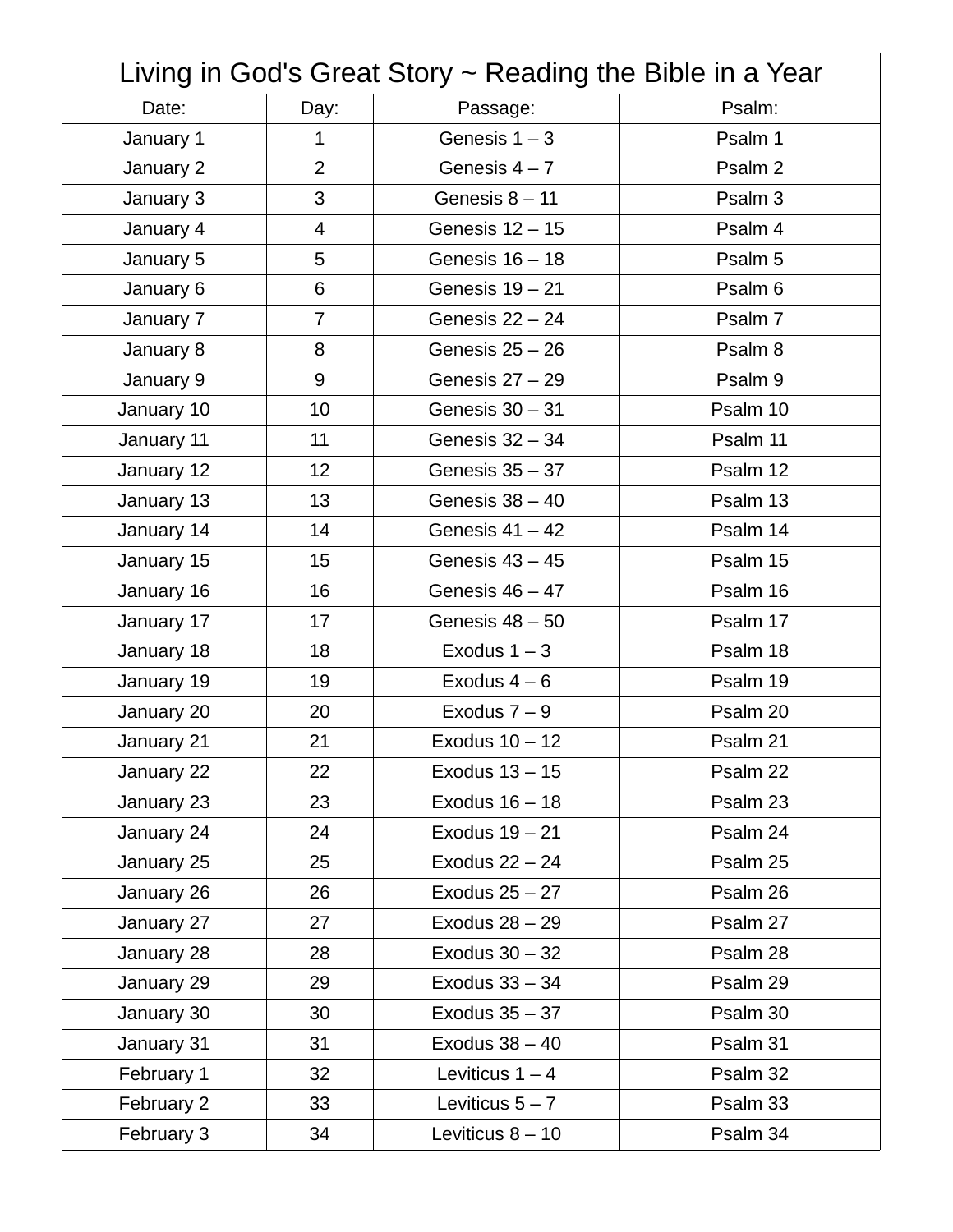| February 4         | 35 | Leviticus $11 - 13$   | Psalm 35 |
|--------------------|----|-----------------------|----------|
| February 5         | 36 | Leviticus $14 - 15$   | Psalm 36 |
| February 6         | 37 | Leviticus $16 - 18$   | Psalm 37 |
| February 7         | 38 | Leviticus $19 - 20$   | Psalm 38 |
| February 8         | 39 | Leviticus $21 - 23$   | Psalm 39 |
| February 9         | 40 | Leviticus $24 - 25$   | Psalm 40 |
| February 10        | 41 | Leviticus $26 - 27$   | Psalm 41 |
| February 11        | 42 | Numbers $1 - 3$       | Psalm 42 |
| February 12        | 43 | Numbers $4-6$         | Psalm 43 |
| February 13        | 44 | Numbers $7 - 8$       | Psalm 44 |
| February 14        | 45 | Numbers $9 - 10$      | Psalm 45 |
| February 15        | 46 | Numbers $11 - 13$     | Psalm 46 |
| February 16        | 47 | Numbers $14 - 16$     | Psalm 47 |
| February 17        | 48 | Numbers $17 - 18$     | Psalm 48 |
| February 18        | 49 | Numbers $19 - 21$     | Psalm 49 |
| February 19        | 50 | Numbers $22 - 24$     | Psalm 50 |
| February 20        | 51 | Numbers $25 - 27$     | Psalm 51 |
| February 21        | 52 | Numbers $28 - 30$     | Psalm 52 |
| February 22        | 53 | Numbers $31 - 32$     | Psalm 53 |
| February 23        | 54 | Numbers $33 - 34$     | Psalm 54 |
| February 24        | 55 | Numbers $35 - 36$     | Psalm 55 |
| February 25        | 56 | Deuteronomy $1 - 2$   | Psalm 56 |
| February 26        | 57 | Deuteronomy 3 - 4     | Psalm 57 |
| February 27        | 58 | Deuteronomy $5 - 7$   | Psalm 58 |
| February 28        | 59 | Deuteronomy 8 - 10    | Psalm 59 |
| March 1            | 60 | Deuteronomy $11 - 13$ | Psalm 60 |
| March 2            | 61 | Deuteronomy 14 - 16   | Psalm 61 |
| March <sub>3</sub> | 62 | Deuteronomy 17 - 20   | Psalm 62 |
| March 4            | 63 | Deuteronomy 21 - 23   | Psalm 63 |
| March 5            | 64 | Deuteronomy 24 - 27   | Psalm 64 |
| March 6            | 65 | Deuteronomy 28 - 29   | Psalm 65 |
| March 7            | 66 | Deuteronomy 30 - 31   | Psalm 66 |
| March 8            | 67 | Deuteronomy 32 - 34   | Psalm 67 |
| March 9            | 68 | Joshua $1 - 4$        | Psalm 68 |
| March 10           | 69 | Joshua $5 - 8$        | Psalm 69 |
| March 11           | 70 | Joshua $9-11$         | Psalm 70 |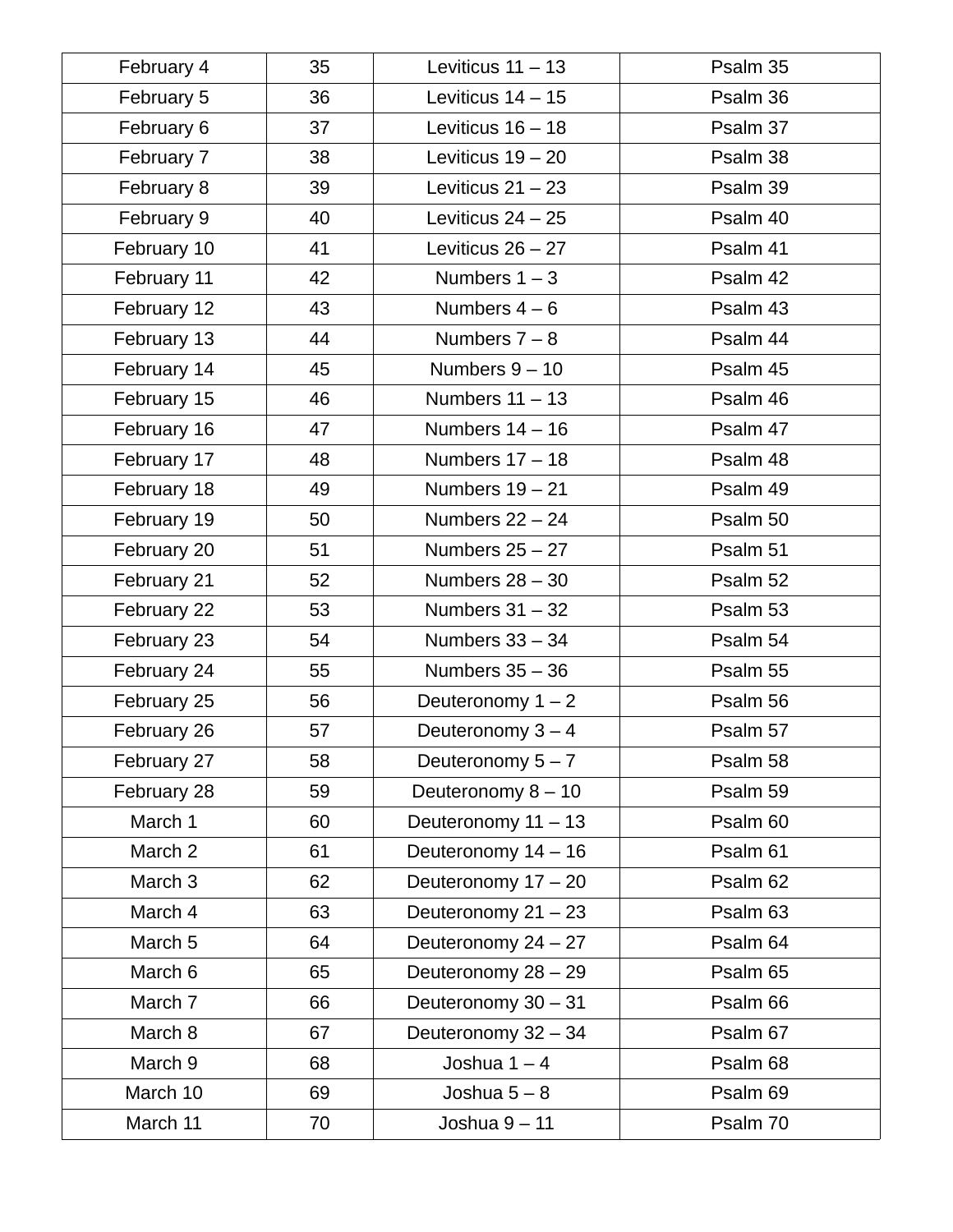| March 12 | 71  | Joshua 12 - 21 [skim] | Psalm 71  |
|----------|-----|-----------------------|-----------|
| March 13 | 72  | Joshua 22 - 24        | Psalm 72  |
| March 14 | 73  | Judges $1 - 3$        | Psalm 73  |
| March 15 | 74  | Joshua $4-5$          | Psalm 74  |
| March 16 | 75  | Joshua $6 - 8$        | Psalm 75  |
| March 17 | 76  | Joshua $9 - 12$       | Psalm 76  |
| March 18 | 77  | Joshua 13 - 15        | Psalm 77  |
| March 19 | 78  | Joshua 16 - 18        | Psalm 78  |
| March 20 | 79  | Joshua 19 - 21        | Psalm 79  |
| March 21 | 80  | Ruth                  | Psalm 80  |
| March 22 | 81  | 1 Samuel $1 - 3$      | Psalm 81  |
| March 23 | 82  | 1 Samuel $4-8$        | Psalm 82  |
| March 24 | 83  | 1 Samuel $9 - 12$     | Psalm 83  |
| March 25 | 84  | 1 Samuel $13 - 14$    | Psalm 84  |
| March 26 | 85  | 1 Samuel $15 - 17$    | Psalm 85  |
| March 27 | 86  | 1 Samuel $18 - 20$    | Psalm 86  |
| March 28 | 87  | 1 Samuel $21 - 24$    | Psalm 87  |
| March 29 | 88  | 1 Samuel $25 - 27$    | Psalm 88  |
| March 30 | 89  | 1 Samuel 28 - 31      | Psalm 89  |
| March 31 | 90  | 2 Samuel $1 - 3$      | Psalm 90  |
| April 1  | 91  | 2 Samuel $4 - 7$      | Psalm 91  |
| April 2  | 92  | 2 Samuel $8 - 12$     | Psalm 92  |
| April 3  | 93  | 2 Samuel $13 - 15$    | Psalm 93  |
| April 4  | 94  | 2 Samuel 16 - 18      | Psalm 94  |
| April 5  | 95  | 2 Samuel $19 - 21$    | Psalm 95  |
| April 6  | 96  | 2 Samuel $22 - 24$    | Psalm 96  |
| April 7  | 97  | 1 Kings $1-3$         | Psalm 97  |
| April 8  | 98  | 1 Kings $4-7$         | Psalm 98  |
| April 9  | 99  | 1 Kings $8-10$        | Psalm 99  |
| April 10 | 100 | 1 Kings 11 - 13       | Psalm 100 |
| April 11 | 101 | 1 Kings 14 - 16       | Psalm 101 |
| April 12 | 102 | 1 Kings 17 - 19       | Psalm 102 |
| April 13 | 103 | 1 Kings 20 - 22       | Psalm 103 |
| April 14 | 104 | 2 Kings $1 - 3$       | Psalm 104 |
| April 15 | 105 | 2 Kings $4-7$         | Psalm 105 |
| April 16 | 106 | 2 Kings $8 - 11$      | Psalm 106 |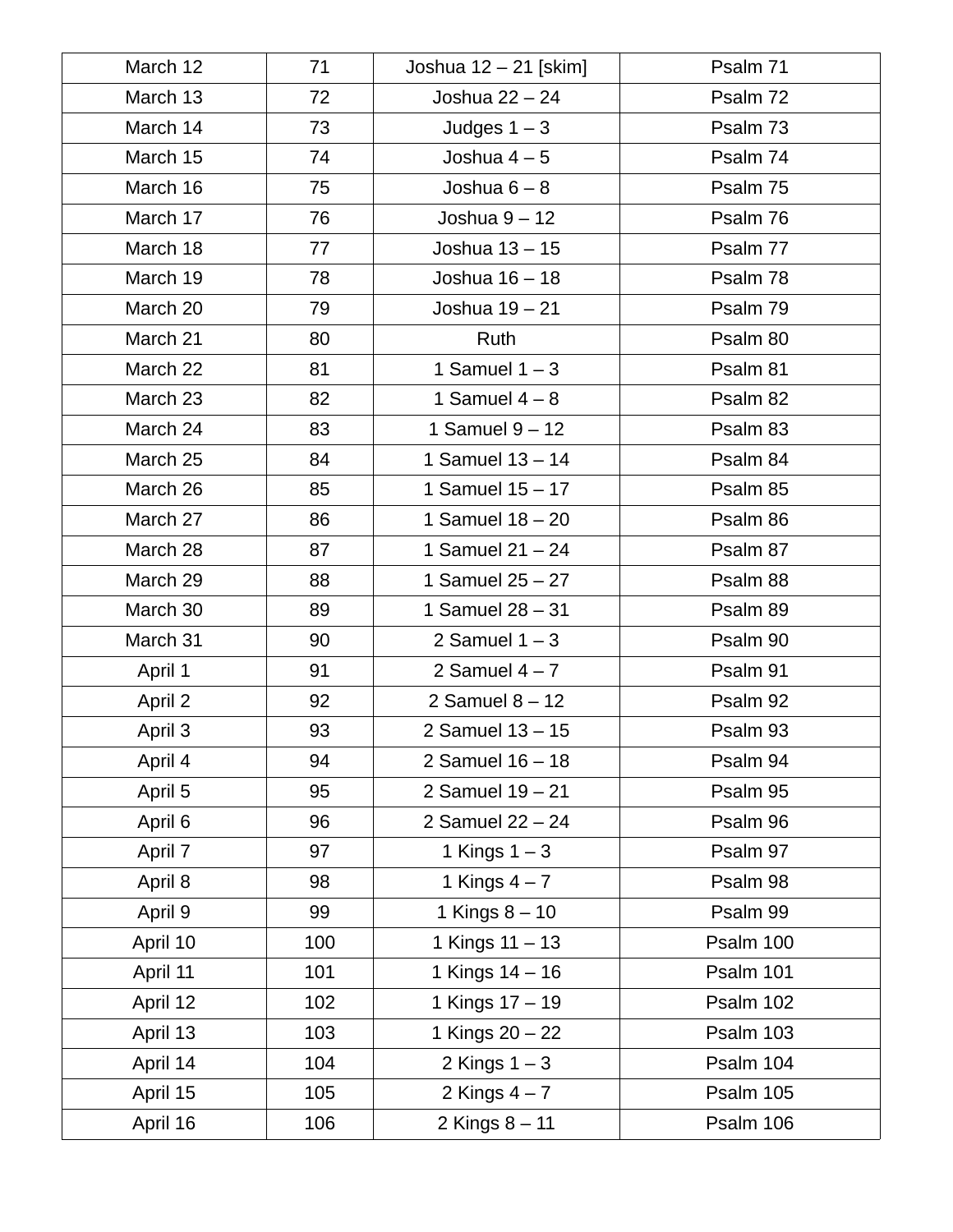| April 17      | 107 | 2 Kings 12 - 14    | Psalm 107           |
|---------------|-----|--------------------|---------------------|
| April 18      | 108 | 2 Kings 15 - 17    | Psalm 108           |
| April 19      | 109 | 2 Kings 18 - 19    | Psalm 109           |
| April 20      | 110 | 2 Kings 20 - 22    | Psalm 110           |
| April 21      | 111 | 2 Kings 23 - 25    | <b>Psalm 111</b>    |
| April 22      | 112 | Ezra $1 - 3$       | Psalm 112           |
| April 23      | 113 | Ezra $4-7$         | Psalm 113           |
| April 24      | 114 | Ezra $8-10$        | Psalm 114           |
| April 25      | 115 | Nehemiah $1 - 3$   | Psalm 115           |
| April 26      | 116 | Nehemiah $4-6$     | Psalm 116           |
| April 27      | 117 | Nehemiah $7-9$     | Psalm 117           |
| April 28      | 118 | Nehemiah $10 - 11$ | Psalm 118           |
| April 29      | 119 | Nehemiah $12 - 13$ | Psalm $119.1 - 16$  |
| April 30      | 120 | Esther $1 - 5$     | Psalm 119.17 - 32   |
| May 1         | 121 | Esther $6 - 10$    | Psalm 119.33 - 48   |
| May 2         | 122 | $Job 1 - 4$        | Psalm 119.49 - 72   |
| May 3         | 123 | $Job 5 - 7$        | Psalm 119.73 - 88   |
| May 4         | 124 | $Job 8 - 10$       | Psalm 119.89 - 104  |
| May 5         | 125 | $Job 11 - 13$      | Psalm 119.105 - 120 |
| May 6         | 126 | $Job 14 - 16$      | Psalm 119.121 - 144 |
| May 7         | 127 | $Job 17 - 20$      | Psalm 119.145 - 160 |
| May 8         | 128 | $Job 21 - 23$      | Psalm 119.161 - 176 |
| May 9         | 129 | $Job 24 - 28$      | Psalm 120           |
| May 10        | 130 | $Job 29 - 31$      | Psalm 121           |
| May 11        | 131 | $Job 32 - 34$      | Psalm 122           |
| May 12        | 132 | $Job 35 - 37$      | Psalm 123           |
| May 13        | 133 | $Job 38 - 39$      | Psalm 124           |
| May 14        | 134 | $Job 40 - 42$      | Psalm 125           |
| May 15        | 135 | Proverbs $1 - 3$   | Psalm 126           |
| May 16        | 136 | Proverbs $4-6$     | Psalm 127           |
| May 17        | 137 | Proverbs $7 - 9$   | Psalm 128           |
| May 18        | 138 | Proverbs $10 - 12$ | Psalm 129           |
| May 19        | 139 | Proverbs $13 - 15$ | Psalm 130           |
| <b>May 20</b> | 140 | Proverbs $16 - 18$ | Psalm 131           |
| May 21        | 141 | Proverbs $19 - 21$ | Psalm 132           |
| <b>May 22</b> | 142 | Proverbs $22 - 23$ | Psalm 133           |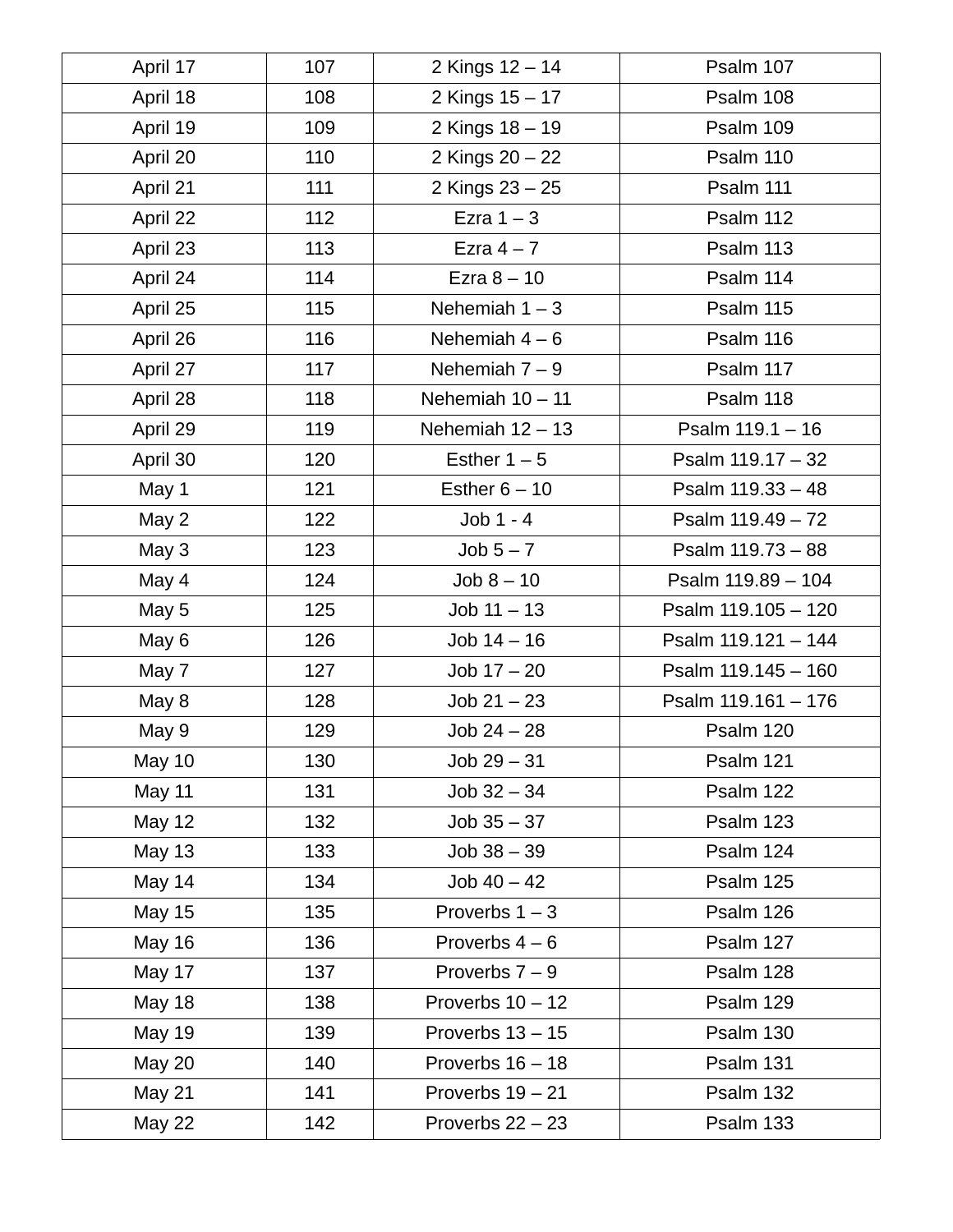| May 23        | 143 | Proverbs $24 - 26$    | Psalm 134 |
|---------------|-----|-----------------------|-----------|
| May 24        | 144 | Proverbs $27 - 29$    | Psalm 135 |
| May 25        | 145 | Proverbs $30 - 31$    | Psalm 136 |
| May 26        | 146 | Ecclesiastes $1 - 4$  | Psalm 137 |
| May 27        | 147 | Ecclesiastes $5 - 8$  | Psalm 138 |
| <b>May 28</b> | 148 | Ecclesiastes $9 - 12$ | Psalm 139 |
| May 29        | 149 | Song of Songs $1 - 4$ | Psalm 140 |
| <b>May 30</b> | 150 | Song of Songs $5 - 8$ | Psalm 141 |
| May 31        | 151 | Isaiah $1 - 4$        | Psalm 142 |
| June 1        | 152 | Isaiah $5 - 8$        | Psalm 143 |
| June 2        | 153 | Isaiah $9-12$         | Psalm 144 |
| June 3        | 154 | Isaiah $13 - 17$      | Psalm 145 |
| June 4        | 155 | Isaiah $18 - 22$      | Psalm 146 |
| June 5        | 156 | Isaiah $23 - 27$      | Psalm 147 |
| June 6        | 157 | Isaiah $28 - 30$      | Psalm 148 |
| June 7        | 158 | Isaiah $31 - 35$      | Psalm 149 |
| June 8        | 159 | Isaiah $36 - 41$      | Psalm 150 |
| June 9        | 160 | Isaiah $42 - 44$      | Psalm 1   |
| June 10       | 161 | Isaiah $45 - 48$      | Psalm 2   |
| June 11       | 162 | Isaiah $49 - 53$      | Psalm 3   |
| June 12       | 163 | Isaiah $54 - 58$      | Psalm 4   |
| June 13       | 164 | Isaiah $59 - 63$      | Psalm 5   |
| June 14       | 165 | Isaiah $64 - 66$      | Psalm 6   |
| June 15       | 166 | Jeremiah $1-3$        | Psalm 7   |
| June 16       | 167 | Jeremiah $4-6$        | Psalm 8   |
| June 17       | 168 | Jeremiah $7-9$        | Psalm 9   |
| June 18       | 169 | Jeremiah $10 - 13$    | Psalm 10  |
| June 19       | 170 | Jeremiah $14 - 17$    | Psalm 11  |
| June 20       | 171 | Jeremiah $18 - 22$    | Psalm 12  |
| June 21       | 172 | Jeremiah $23 - 25$    | Psalm 13  |
| June 22       | 173 | Jeremiah $26 - 29$    | Psalm 14  |
| June 23       | 174 | Jeremiah $30 - 32$    | Psalm 15  |
| June 24       | 175 | Jeremiah $33 - 36$    | Psalm 16  |
| June 25       | 176 | Jeremiah 37 - 39      | Psalm 17  |
| June 26       | 177 | Jeremiah $40 - 44$    | Psalm 18  |
| June 27       | 178 | Jeremiah 45 - 48      | Psalm 19  |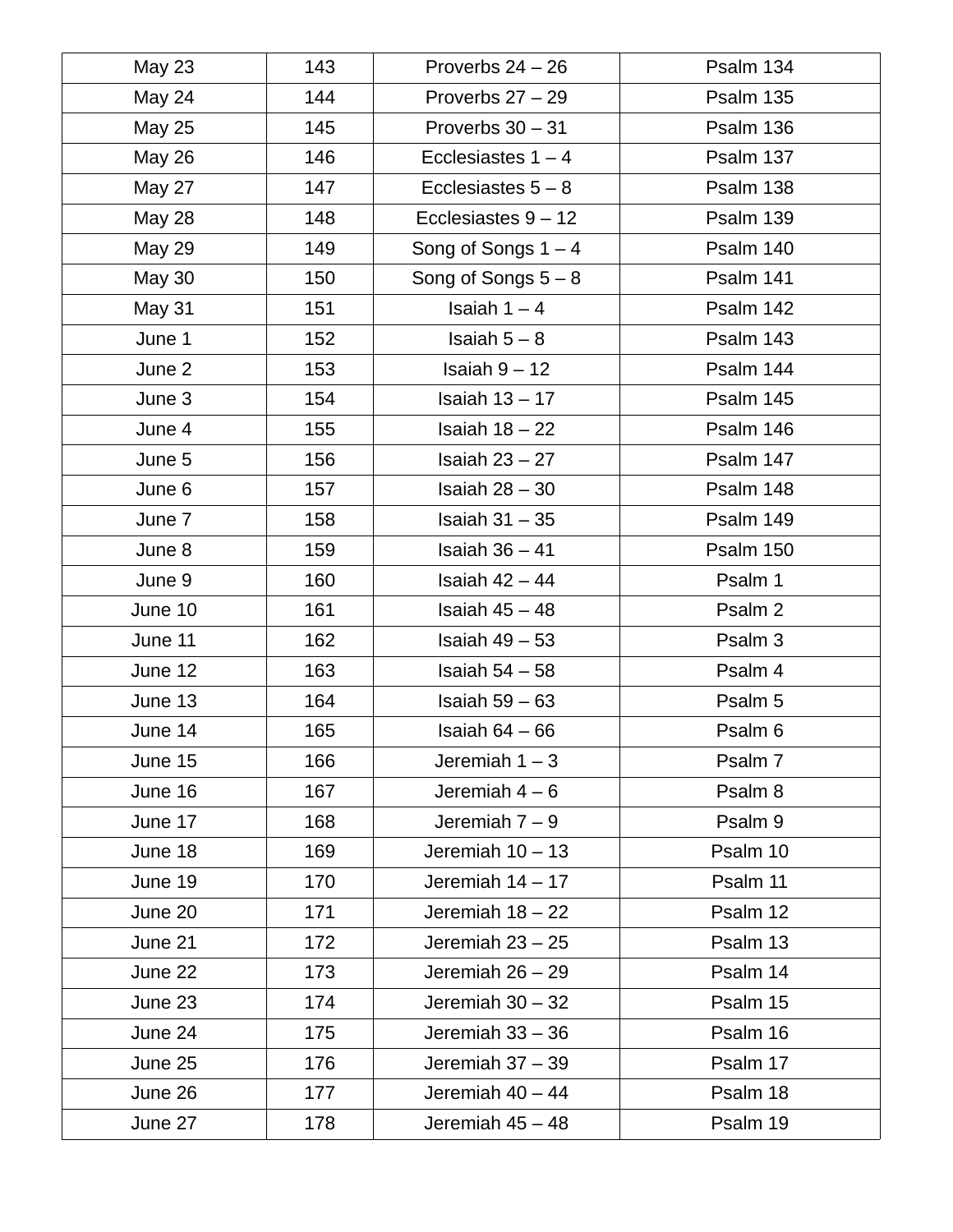| June 28  | 179 | Jeremiah 49 - 50        | Psalm 20 |
|----------|-----|-------------------------|----------|
| June 29  | 180 | Jeremiah $51 - 52$      | Psalm 21 |
| June 30  | 181 | Lamentations $1 - 3.36$ | Psalm 22 |
| July 1   | 182 | Lamentations $3.37 - 5$ | Psalm 23 |
| July 2   | 183 | Ezekiel $1 - 4$         | Psalm 24 |
| July 3   | 184 | Ezekiel $5 - 8$         | Psalm 25 |
| July 4   | 185 | Ezekiel $9 - 12$        | Psalm 26 |
| July 5   | 186 | Ezekiel 13 - 15         | Psalm 27 |
| July 6   | 187 | Ezekiel $16 - 17$       | Psalm 28 |
| July 7   | 188 | Ezekiel 18 - 20         | Psalm 29 |
| July 8   | 189 | Ezekiel $21 - 22$       | Psalm 30 |
| July 9   | 190 | Ezekiel $23 - 24$       | Psalm 31 |
| July 10  | 191 | Ezekiel $25 - 27$       | Psalm 32 |
| July 11  | 192 | Ezekiel $28 - 30$       | Psalm 33 |
| July 12  | 193 | Ezekiel 31 - 33         | Psalm 34 |
| July 13  | 194 | Ezekiel $34 - 36$       | Psalm 35 |
| July 14  | 195 | Ezekiel 37 - 39         | Psalm 36 |
| July 15  | 196 | Ezekiel $40 - 44$       | Psalm 37 |
| July 16  | 197 | Ezekiel 45 - 48         | Psalm 38 |
| July 17  | 198 | Daniel $1-3$            | Psalm 39 |
| July 18  | 199 | Daniel $4-6$            | Psalm 40 |
| July 19  | 200 | Daniel $7-9$            | Psalm 41 |
| July 20  | 201 | Daniel 10 - 12          | Psalm 42 |
| July 21  | 202 | Hosea $1-5$             | Psalm 43 |
| July 22  | 203 | Hosea $6-10$            | Psalm 44 |
| July 23  | 204 | Hosea 11 - 14           | Psalm 45 |
| July 24  | 205 | Joel                    | Psalm 46 |
| July 25  | 206 | Amos $1-5$              | Psalm 47 |
| July 26  | 207 | Amos $6-9$              | Psalm 48 |
| July 27  | 208 | Obadiah & Jonah         | Psalm 49 |
| July 28  | 209 | Micah                   | Psalm 50 |
| July 29  | 210 | Nahum                   | Psalm 51 |
| July 30  | 211 | <b>Habakkuk</b>         | Psalm 52 |
| July 31  | 212 | Zephaniah               | Psalm 53 |
| August 1 | 213 | Haggai                  | Psalm 54 |
| August 2 | 214 | Zechariah $1 - 4$       | Psalm 55 |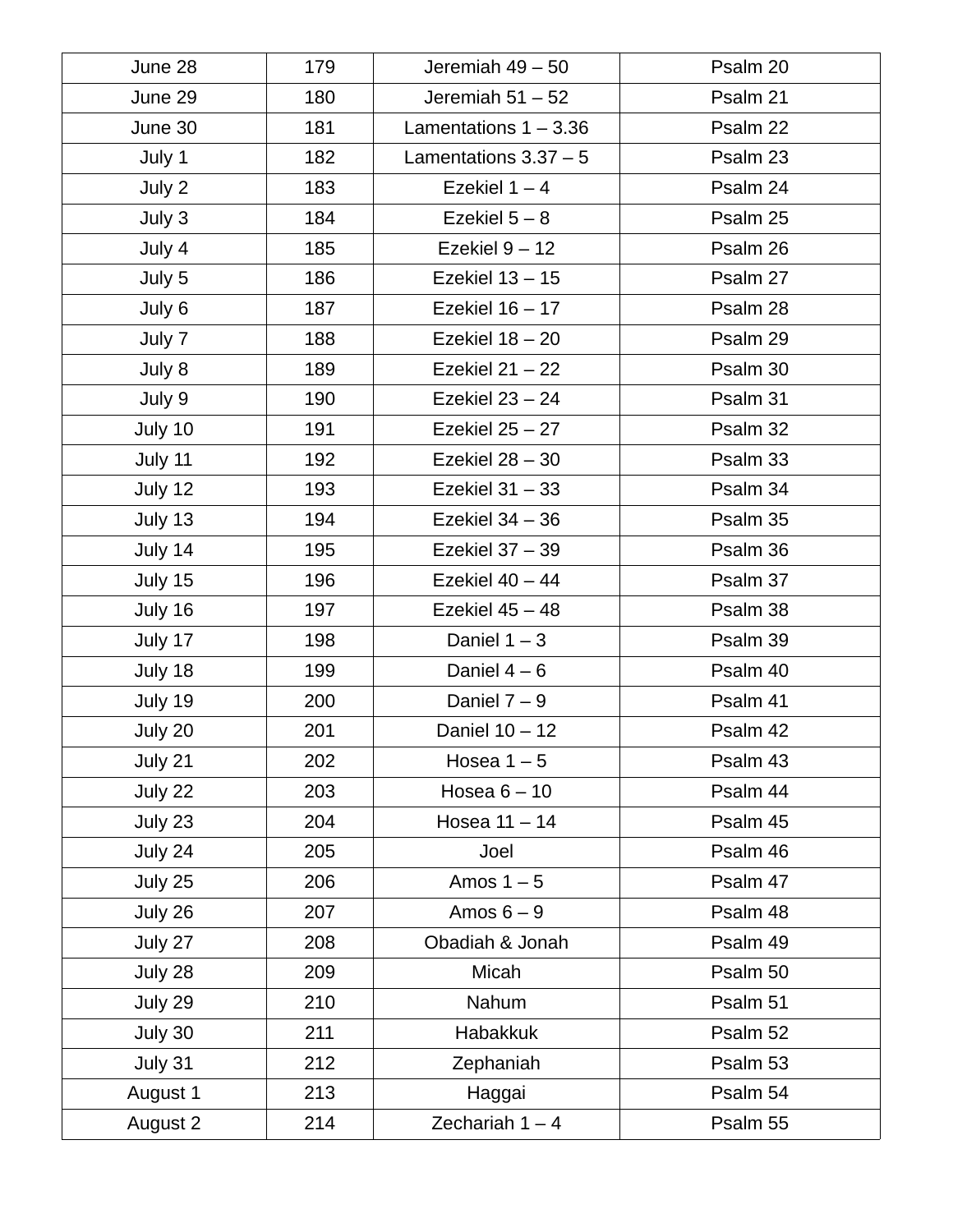| August 3    | 215 | Zechariah $5 - 8$          | Psalm 56 |
|-------------|-----|----------------------------|----------|
| August 4    | 216 | Zechariah $9-14$           | Psalm 57 |
| August 5    | 217 | Malachi $1 - 2$            | Psalm 58 |
| August 6    | 218 | Malachi 3 - 4              | Psalm 59 |
| August 7    | 219 | 1 Chronicles 1 - 10 [skim] | Psalm 60 |
| August 8    | 220 | 1 Chronicles $11 - 14$     | Psalm 61 |
| August 9    | 221 | 1 Chronicles $15 - 17$     | Psalm 62 |
| August 10   | 222 | 1 Chronicles $18 - 21$     | Psalm 63 |
| August 11   | 223 | 1 Chronicles $22 - 24$     | Psalm 64 |
| August 12   | 224 | 1 Chronicles 25 - 28       | Psalm 65 |
| August 13   | 225 | 2 Chronicles $1 - 4$       | Psalm 66 |
| August 14   | 226 | 2 Chronicles $5 - 8$       | Psalm 67 |
| August 15   | 227 | 2 Chronicles $9 - 12$      | Psalm 68 |
| August 16   | 228 | 2 Chronicles $13 - 17$     | Psalm 69 |
| August 17   | 229 | 2 Chronicles $18 - 20$     | Psalm 70 |
| August 18   | 230 | 2 Chronicles $21 - 24$     | Psalm 71 |
| August 19   | 231 | 2 Chronicles $25 - 27$     | Psalm 72 |
| August 20   | 232 | 2 Chronicles $28 - 31$     | Psalm 73 |
| August 21   | 233 | 2 Chronicles $32 - 34$     | Psalm 74 |
| August 22   | 234 | 2 Chronicles $35 - 36$     | Psalm 75 |
| August 23   | 235 | Mark $1 - 2$               | Psalm 76 |
| August 24   | 236 | Mark $3-4$                 | Psalm 77 |
| August 25   | 237 | Mark $5-6$                 | Psalm 78 |
| August 26   | 238 | Mark $7 - 8$               | Psalm 79 |
| August 27   | 239 | Mark $9 - 10$              | Psalm 80 |
| August 28   | 240 | Mark $11 - 12$             | Psalm 81 |
| August 29   | 241 | Mark 13 - 14               | Psalm 82 |
| August 30   | 242 | Mark 15 - 16               | Psalm 83 |
| August 31   | 243 | Matthew $1 - 2$            | Psalm 84 |
| September 1 | 244 | Matthew $3 - 4$            | Psalm 85 |
| September 2 | 245 | Matthew $5-6$              | Psalm 86 |
| September 3 | 246 | Matthew $7 - 8$            | Psalm 87 |
| September 4 | 247 | Matthew $9-10$             | Psalm 88 |
| September 5 | 248 | Matthew $11 - 12$          | Psalm 89 |
| September 6 | 249 | Matthew $13 - 14$          | Psalm 90 |
| September 7 | 250 | Matthew $15 - 16$          | Psalm 91 |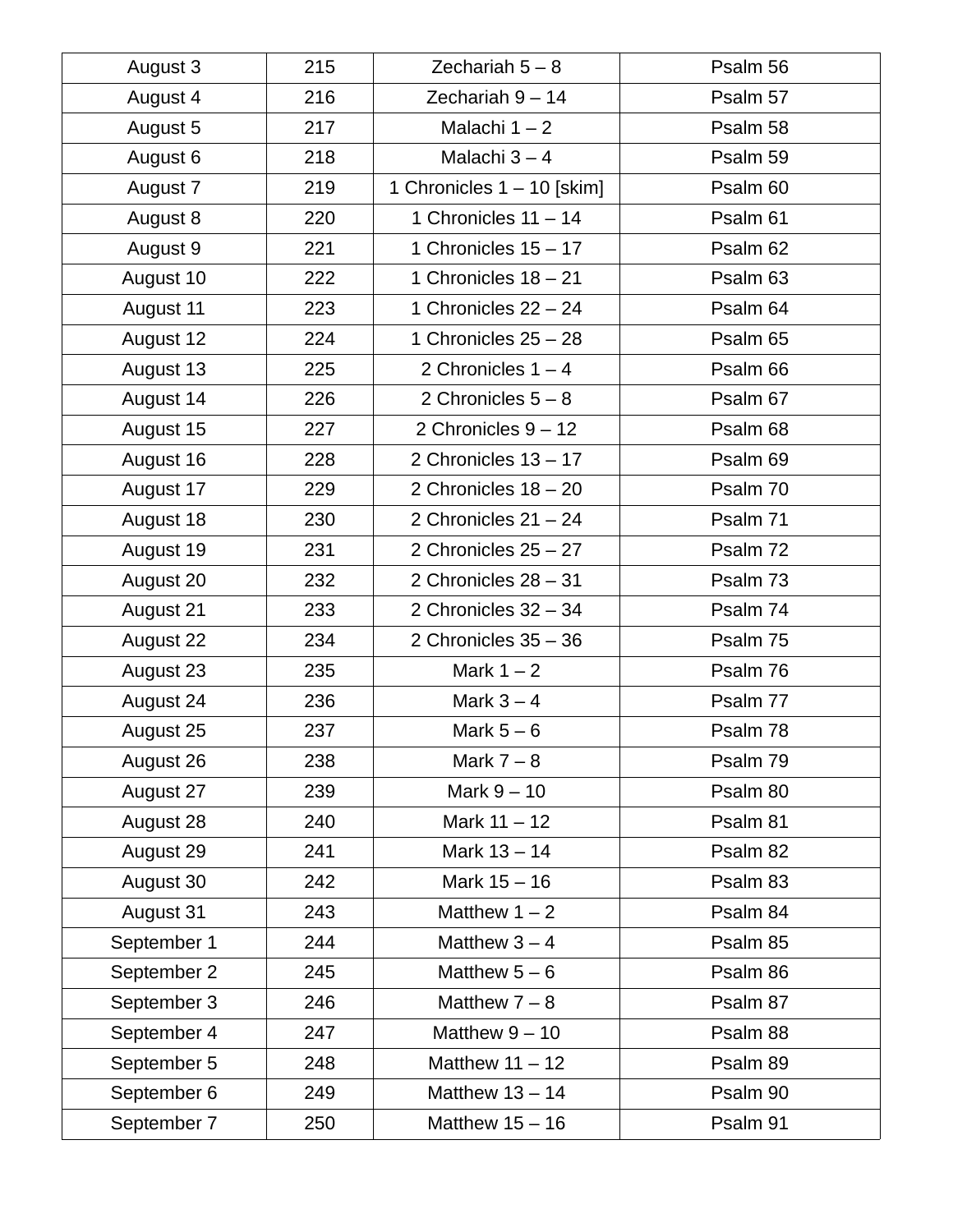| September 8  | 251 | Matthew $17 - 18$ | Psalm 92              |
|--------------|-----|-------------------|-----------------------|
| September 9  | 252 | Matthew $19 - 20$ | Psalm 93              |
| September 10 | 253 | Matthew $21 - 22$ | Psalm 94              |
| September 11 | 254 | Matthew $23 - 24$ | Psalm 95              |
| September 12 | 255 | Matthew $25 - 26$ | Psalm 96              |
| September 13 | 256 | Matthew $27 - 28$ | Psalm 97              |
| September 14 | 257 | John $1 - 2$      | Psalm 98              |
| September 15 | 258 | John $3-4$        | Psalm 99              |
| September 16 | 259 | John $5-6$        | Psalm 100             |
| September 17 | 260 | John $7-8$        | Psalm 101             |
| September 18 | 261 | John $9-10$       | Psalm 102             |
| September 19 | 262 | John $11 - 12$    | Psalm 103             |
| September 20 | 263 | John $13 - 15$    | Psalm 104             |
| September 21 | 264 | John 16 - 18      | Psalm 105             |
| September 22 | 265 | John $19 - 21$    | Psalm 106             |
| September 23 | 266 | Luke 1            | Psalm 107             |
| September 24 | 267 | Luke $2-3$        | Psalm 108             |
| September 25 | 268 | Luke $4-5$        | Psalm 109             |
| September 26 | 269 | Luke $6 - 7$      | Psalm 110             |
| September 27 | 270 | Luke $8-9$        | <b>Psalm 111</b>      |
| September 28 | 271 | Luke $10 - 11$    | Psalm 112             |
| September 29 | 272 | Luke $12 - 13$    | Psalm 113             |
| September 30 | 273 | Luke $14-16$      | Psalm 114             |
| October 1    | 274 | Luke $17-18$      | Psalm 115             |
| October 2    | 275 | Luke $19 - 20$    | Psalm 116             |
| October 3    | 276 | Luke $21 - 22$    | Psalm 117             |
| October 4    | 277 | Luke $23 - 24$    | Psalm 118             |
| October 5    | 278 | Acts $1 - 2$      | Psalm $119.1 - 16$    |
| October 6    | 279 | Acts $3 - 4$      | Psalm $119.17 - 32$   |
| October 7    | 280 | Acts <sub>5</sub> | Psalm $119.33 - 48$   |
| October 8    | 281 | Acts $6 - 7$      | Psalm $119.49 - 72$   |
| October 9    | 282 | Acts $8-9$        | Psalm 119.73 - 88     |
| October 10   | 283 | Acts $10 - 11$    | Psalm $119.89 - 104$  |
| October 11   | 284 | Acts $12 - 13$    | Psalm 119.105 - 120   |
| October 12   | 285 | Acts $14 - 15$    | Psalm 119.121 - 144   |
| October 13   | 286 | Acts $16 - 17$    | Psalm $119.145 - 160$ |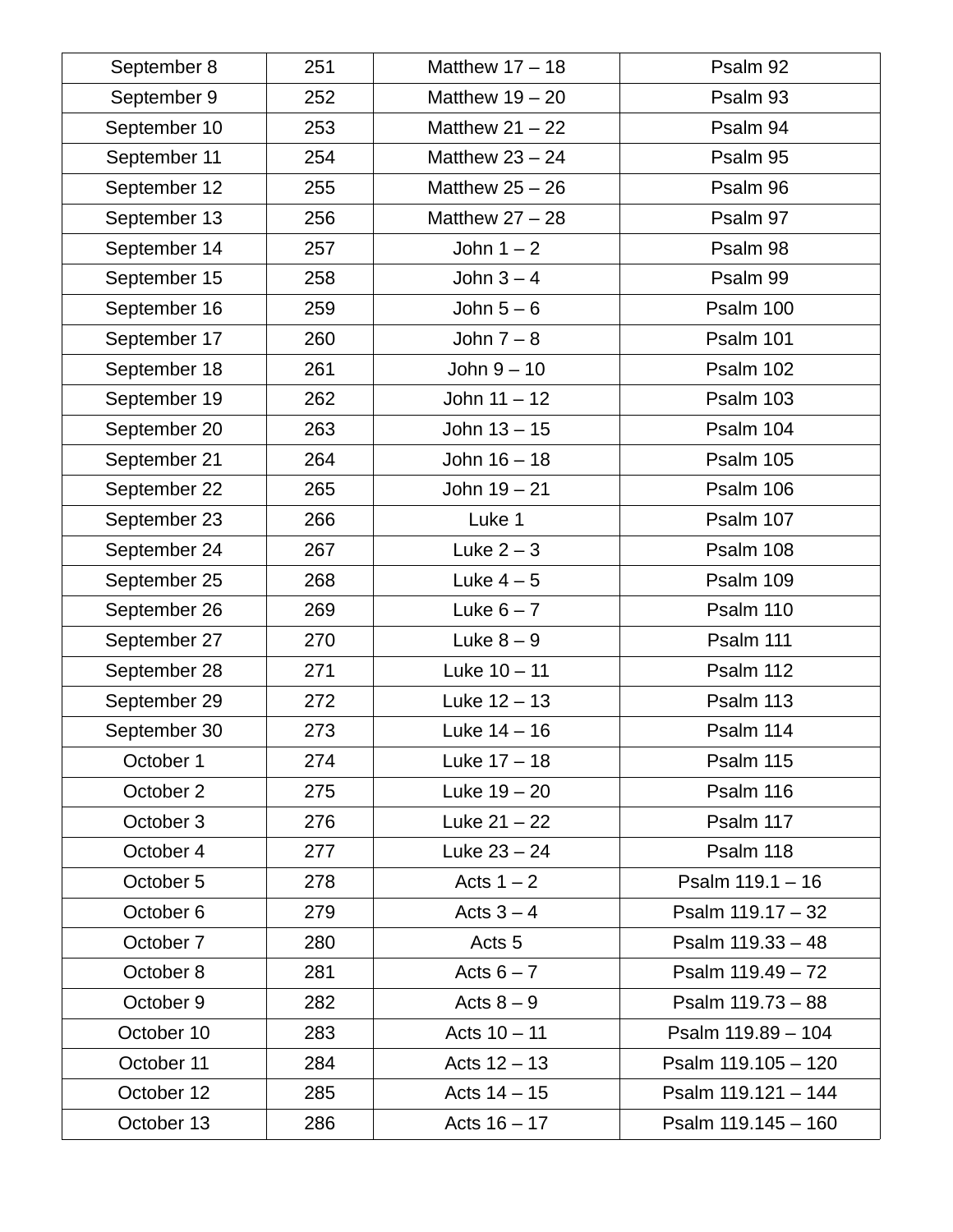| October 14  | 287 | Acts $18 - 19$          | Psalm 119.161 - 176 |
|-------------|-----|-------------------------|---------------------|
| October 15  | 288 | Acts $20 - 21$          | Psalm 120           |
| October 16  | 289 | Acts $22 - 23$          | Psalm 121           |
| October 17  | 290 | Acts $24 - 26$          | Psalm 122           |
| October 18  | 291 | Acts $27 - 28$          | Psalm 123           |
| October 19  | 292 | Romans $1 - 2$          | Psalm 124           |
| October 20  | 293 | Romans $3 - 4$          | Psalm 125           |
| October 21  | 294 | Romans $5-6$            | Psalm 126           |
| October 22  | 295 | Romans $7 - 8$          | Psalm 127           |
| October 23  | 296 | Romans $9-10$           | Psalm 128           |
| October 24  | 297 | Romans $11 - 12$        | Psalm 129           |
| October 25  | 298 | Romans $13 - 14$        | Psalm 130           |
| October 26  | 299 | Romans $15 - 16$        | Psalm 131           |
| October 27  | 300 | 1 Corinthians $1 - 2$   | Psalm 132           |
| October 28  | 301 | 1 Corinthians $3 - 4$   | Psalm 133           |
| October 29  | 302 | 1 Corinthians $5-6$     | Psalm 134           |
| October 30  | 303 | 1 Corinthians $7 - 8$   | Psalm 135           |
| October 31  | 304 | 1 Corinthians $9 - 10$  | Psalm 136           |
| November 1  | 305 | 1 Corinthians $11 - 12$ | Psalm 137           |
| November 2  | 306 | 1 Corinthians $13 - 14$ | Psalm 138           |
| November 3  | 307 | 1 Corinthians $15 - 16$ | Psalm 139           |
| November 4  | 308 | 2 Corinthians $1 - 2$   | Psalm 140           |
| November 5  | 309 | 2 Corinthians $3 - 4$   | Psalm 141           |
| November 6  | 310 | 2 Corinthians $5-6$     | Psalm 142           |
| November 7  | 311 | 2 Corinthians $7 - 8$   | Psalm 143           |
| November 8  | 312 | 2 Corinthians $9 - 10$  | Psalm 144           |
| November 9  | 313 | 2 Corinthians $11 - 13$ | Psalm 145           |
| November 10 | 314 | Galatians $1 - 2$       | Psalm 146           |
| November 11 | 315 | Galatians $3 - 4$       | Psalm 147           |
| November 12 | 316 | Galatians $5 - 6$       | Psalm 148           |
| November 13 | 317 | Ephesians $1 - 2$       | Psalm 149           |
| November 14 | 318 | Ephesians $3 - 4$       | Psalm 150           |
| November 15 | 319 | Ephesians $5-6$         | Psalm 1             |
| November 16 | 320 | Philippians $1 - 2$     | Psalm 2             |
| November 17 | 321 | Philippians $3 - 4$     | Psalm 3             |
| November 18 | 322 | Colossians $1 - 2$      | Psalm 4             |